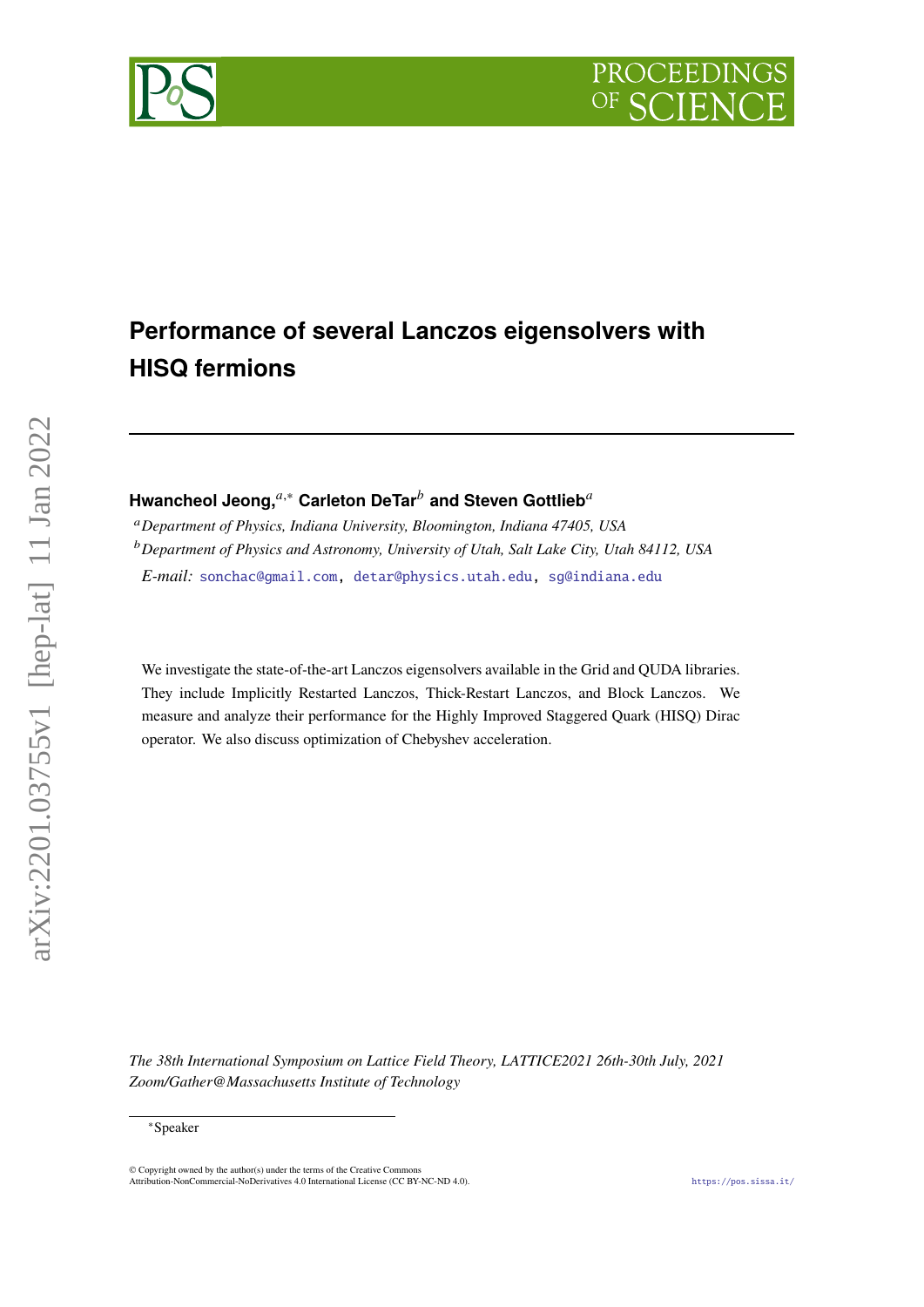# **1. Introduction**

Recent improvements in lattice QCD calculations have been achieved by making use of the eigenvalue spectrum of lattice operators, such as the lattice Dirac operator and the lattice Laplacian operator. The Lanczos iteration method is an eigensolver algorithm employed for that purpose [\[1\]](#page-8-0). It enables calculation of both eigenvalues and eigenvectors of a Hermitian matrix. It is most useful when a partial eigenvalue spectrum is required. Additional iterations provide more eigenmodes with higher accuracy.

There are several improvement methods for the Lanczos algorithm: (1) Polynomial acceleration applies a polynomial to the matrix of interest so that the Lanczos iteration converges faster with a transformed eigenvalue spectrum. Chebyshev polynomials are a popular choice [\[2\]](#page-8-1). (2) There are two kinds of restarted Lanczos algorithms that take advantage of information learned from the previous run. The Implicitly Restarted Lanczos (IRL) algorithm suppresses unwanted eigenvalues at the restart [\[3\]](#page-8-2). Alternatively, the Thick-Restart Lanczos (TRL) algorithm suppresses or explicitly deflates converged wanted eigenvalues [\[4\]](#page-8-3). (3) There are approaches that utilize blocking to improve the computational efficiency of the Lanczos algorithm. The Block Lanczos (BL) algorithm can enhance the compute-to-communication ratio with the Split Grid method [\[5\]](#page-8-4).

Grid [\[6,](#page-8-5) [7\]](#page-8-6) and QUDA [\[8](#page-8-7)[–10\]](#page-8-8) are very popular and highly performing lattice QCD libraries, especially for modern parallel computing systems. For the Lanczos eigensolver, Grid has IRL and BL eigensolvers. QUDA has a TRL eigensolver and its block variant. All of them utilize Chebyshev polynomials to enhance the convergence.

We investigate these Lanczos eigensolver algorithms in the Grid and the QUDA libraries measuring and analyzing their performance for the Highly Improved Staggered Quark (HISQ) Dirac operator. In Section [2,](#page-1-0) we describe our simulation details. In Section [3,](#page-2-0) we describe some basics of the Lanczos iteration method. Section [4](#page-2-1) describes the general strategy of utilizing Chebyshev polynomials and studies its optimization. In Sections [5](#page-4-0) and [6,](#page-5-0) we illustrate ideas of IRL and TRL, respectively, and discuss their optimizations. In Section [7,](#page-7-0) we examine the performance of BL with the Split-Grid method. We conclude in Section [8.](#page-7-1)

### <span id="page-1-0"></span>**2. Simulation details**

We calculate eigenvalues and eigenvectors of the low modes of the massless HISQ Dirac operator D. The Lanczos eigensolvers are run using a Hermitian variation  $D^{\dagger}D$ , which is (semi)-positive definite that allows even-odd splitting. The eigensolver performance is measured in elapsed time taken by the eigensolver routine itself. We use an  $N_f = 2 + 1 + 1$  MILC HISQ gauge configuration, with lattice size  $24^3 \times 64$ , lattice spacing  $a \approx 0.12$  fm, and  $am_l / am_s = 0.00507/0.0507$  [\[11\]](#page-8-9).

We run Grid on Intel CPUs and QUDA on NVIDIA GPUs, where they perform their best so that we can focus on algorithmic performance. All Grid runs are done on a single node of dual Intel Xeon E5-2650v2 system that has  $2 \times 8 = 16$  CPU cores, where we use only half, *i.e.*, eight, of them for performance stability. We apply OpenMP for their parallelization, except for the BL eigensolver in Section [7,](#page-7-0) where we apply MPI. QUDA runs are done on the same system but with two NVIDIA K80 GPUs.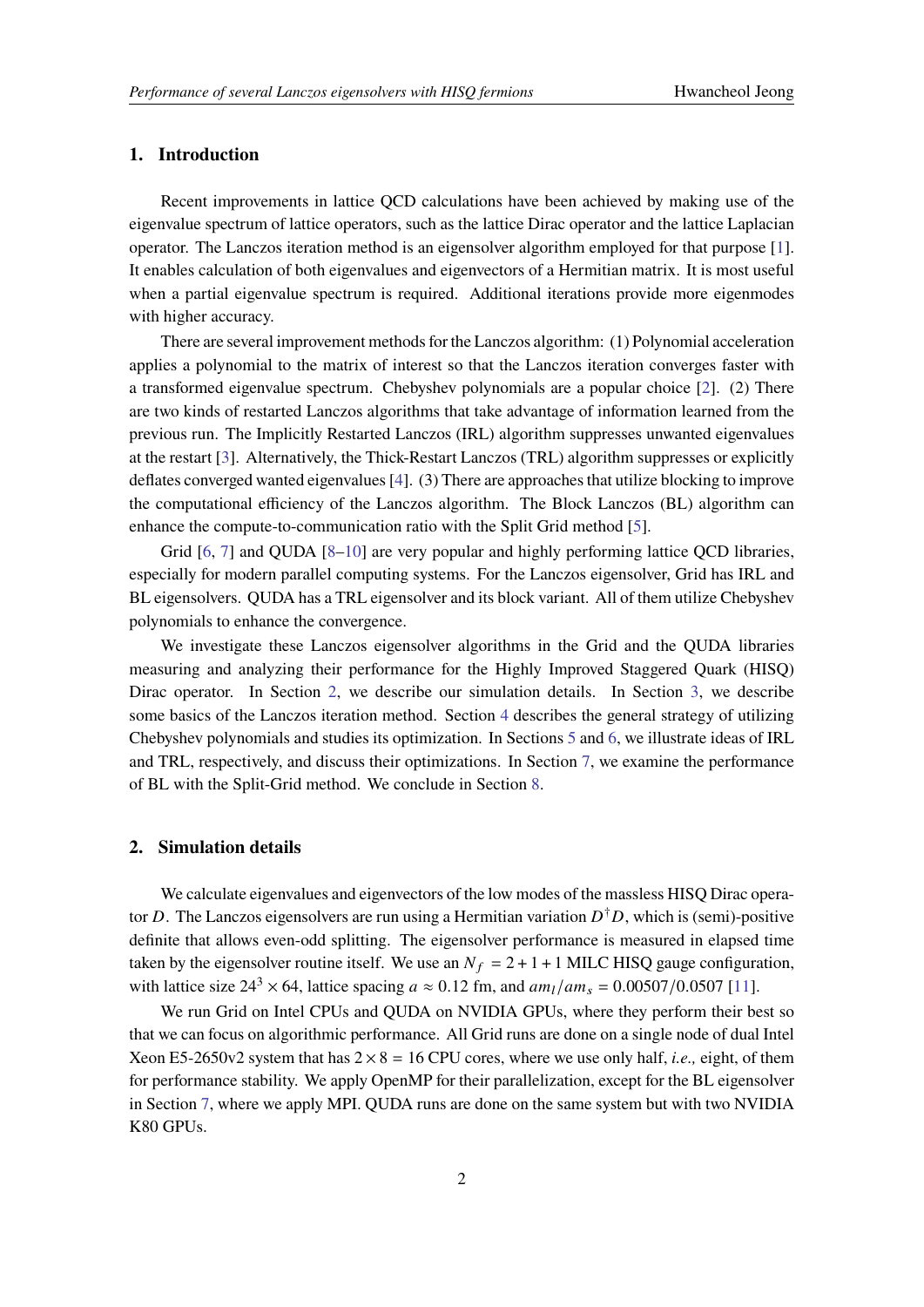#### <span id="page-2-0"></span>**3. Lanczos algorithm and Lanczos iteration method**

Let us consider an  $m \times m$  Hermitian matrix A, and an m-dimensional vector b. The Gram-Schmidt process on a set of vectors  $\{b, Ab, A^2b, \cdots, A^{n-1}b\}$  for  $n \leq m$ , which spans a Krylov subspace  $\mathcal{K}_n(A, b)$ , gives a three term recurrence relation

<span id="page-2-2"></span>
$$
t_{i+1,i} q_{i+1} = Aq_i - t_{i,i} q_i - t_{i-1,i} q_{i-1}, \qquad (1)
$$

where  $q_i$  are orthonormal basis vectors of  $\mathcal{K}_n(A, b)$ , and  $t_{ij} = \langle q_i | A q_j \rangle$ . Combining recurrences of  $i = 1, \dots, n$ , we have

<span id="page-2-4"></span>
$$
T_n = Q_n^{\dagger} A Q_n \,, \tag{2}
$$

where  $Q_n = (q_1|q_2|\cdots|q_n)$ , and  $T_n = (t_{ij})$  is an  $n \times n$  Hermitian tridiagonal matrix.

The Lanczos algorithm is to construct  $T_n$  and  $Q_n$  by iterating the Lanczos recurrence relation Eq. [\(1\)](#page-2-2) [\[1\]](#page-8-0). When  $n = m$ ,  $Q_m$  is a unitary transformation, so  $T_m$  has the same eigenvalue spectrum as A. Even for  $n < m$ , eigenvalues of  $T_n$  are approximate to some *n* eigenvalues of A [\[12\]](#page-8-10). They converge to true eigenvalues of  $A$  as  $n$  increases. The largest, the smallest, or the most isolated (the least dense) extreme eigenvalues appear first and converge first. When  $k \leq m$ ) eigenvalues are wanted, we need to perform  $n (k \le n \le m)$  iterations of the Lanczos recurrence (Eq. [\(1\)](#page-2-2)) with the result that  $T_n$  has eigenvalues approximate to  $k$  eigenvalues of  $A$  of interest within the target precision.

A QR iteration is usually employed to diagonalize a tridiagonal matrix  $T_n$  [\[13,](#page-8-11) [14\]](#page-8-12). Then its eigenvalue decomposition gives  $T_n = V_n \Delta V_n^{\dagger}$ , where  $\Delta$  is a diagonal matrix with eigenvalues  $\lambda_i$  of  $T_n$ , and  $V_n$  is composed of their corresponding eigenvectors  $v_i$ . With this, we calculate eigenvector estimates (called Ritz vectors)  $w_i$  and eigenvalue estimates (called Ritz values)  $\tilde{\lambda}_i$  by

$$
w_i = Q_n v_i, \quad \tilde{\lambda}_i = \frac{\langle w_i | A | w_i \rangle}{\langle w_i | w_i \rangle}.
$$
\n(3)

The convergence of each eigenvector is measured by a residual

<span id="page-2-3"></span>
$$
\frac{\|A|w_i\rangle - \tilde{\lambda}_i|w_i\rangle\|}{\sqrt{\langle w_i|w_i\rangle}},
$$
\n(4)

or dividing it by some normalization factors. Note that  $\tilde{\lambda}_i$  can be different from  $\lambda_i$  since we usually apply a polynomial to  $A$ , as will be discussed in Section [4.](#page-2-1)

#### <span id="page-2-1"></span>**4. Chebyshev acceleration**

The convergence of a Lanczos iteration depends on the eigenvalue density. Less dense (including the largest and the smallest) eigenvalues appear early and converge fast. One can control the density of eigenvalues, and, thus, the convergence of Lanczos iteration, by applying a polynomial  $\mathcal P$  to the matrix A. It maps eigenvalues  $\lambda_i$  of A into  $\mathcal P(\lambda_i)$  but preserves their eigenvectors.

Chebyshev polynomials  $C_p(x)$  of degree p are bounded within  $[-1, 1]$  for  $|x| \leq 1$ , while diverging rapidly for a high p as |x| increases for  $|x| > 1$  [\[15\]](#page-8-13). We can transform it to map unwanted eigenvalues into the bounded region and wanted eigenvalues into the diverging region.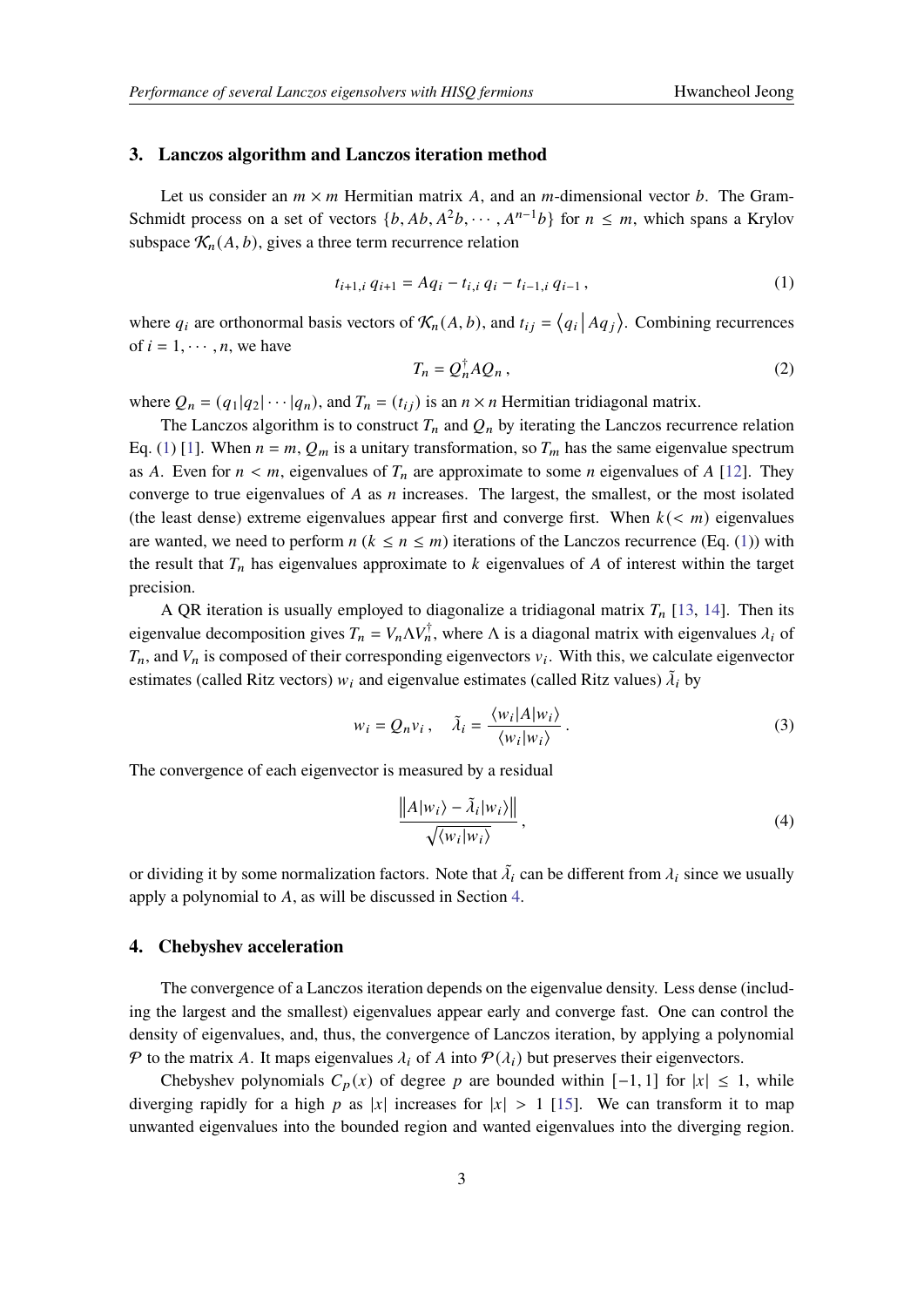<span id="page-3-0"></span>

**Figure 1:** The convergence of Chebyshev accelerated Lanczos iterations for different Chebyshev parameters  $(\alpha, \beta)$  (left) and degree p (right).

This Chebyshev acceleration can boost the convergence of Lanczos iteration. With suitable choices of the location of the bounded region and the polynomial degree, its benefit more than compensates for the cost of applying the polynomial.

Eigenvalues of  $D^{\dagger}D$  are non-negative, and our usual interests lie in its low modes. We transform the domain of  $C_p(x)$  so that  $[-1, 1]$  becomes  $[\alpha, \beta]$  that covers the unwanted eigenvalues. The value of  $\alpha$  should be set to be greater than the largest desired eigenvalue, and  $\beta$  to be greater than the largest eigenvalue in the whole spectrum. A few power iterations can help to estimate the size of the largest eigenvalue. Choosing  $\alpha$  needs some heuristics, but we may use the same value within a gauge ensemble.

In Fig. [1,](#page-3-0) we show the convergence of Lanczos iterations with different Chebyshev acceleration parameters. Here, Grid's ImplictlyRestartedLanczos eigensolver is used with a little modification not to restart. We run 1000 Lanczos iterations, and the convergences are checked by Eq. [\(4\)](#page-2-3) in double precision. Figure [1a](#page-3-0) presents the number of converged eigenvalues for different  $\alpha$  and  $\beta$ values. The same Chebyshev polynomial degree  $p = 100$  is used here, which means all the runs take the same time in principle. On this gauge configuration, the largest eigenvalue of  $D^{\dagger}D$  is around 21, and the 1000th eigenvalue is around 0.046. The result indicates that we get the best convergence when both  $\alpha$  and  $\beta$  are the closest to the 1000th eigenvalue and the largest eigenvalue, respectively. The 800th eigenvalue is around 0.034. Hence,  $\alpha = 0.04$  might give a better convergence on this gauge configuration. However, a tight choice may not work for other gauge configurations in the same ensemble.

In Fig. [1b,](#page-3-0) we present the results for different polynomial degrees p. Here, we used  $(\alpha, \beta)$  =  $(0.05, 25)$ , the best pair found in Fig. [1a.](#page-3-0) Although higher p makes more eigenvalues converge, it demands more computations. In this example,  $p = 100$  gives the best efficiency. In general, the most efficient  $p$  depends on the number of eigenvalues we want. We need heuristics to find an optimized  $p$ .

Every improved Lanczos algorithm discussed in this paper utilizes Chebyshev acceleration. We use  $(\alpha, \beta) = (0.05, 25)$ , and  $p = 50$  or 100.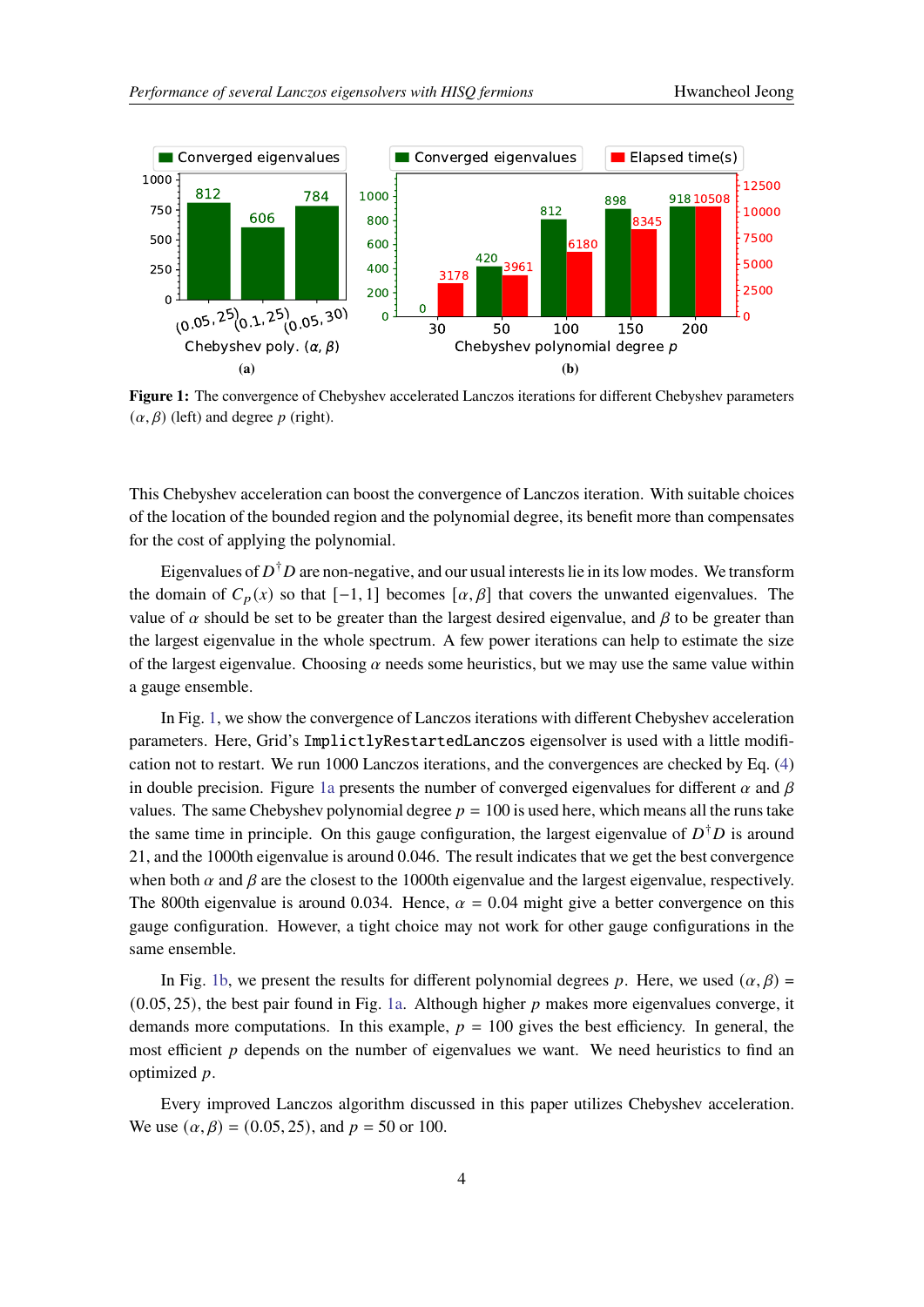#### <span id="page-4-0"></span>**5. Implicitly Restarted Lanczos**

A basic Lanczos algorithm must carry on its iteration by increasing the Krylov subspace dimension *n* until eigenvalues of the desired number converge. As *n* increases, it takes more memory to store the eigenvectors as well as more computing time for the iteration<sup>[1](#page-4-1)</sup> and for the diagonalization of a larger  $T_n$ . Moreover, it is difficult to anticipate an optimized (or the smallest) *n* without monitoring the convergence, which includes diagonalizing  $T_i$  ( $i < n$ ) and computing eigenvectors and their residuals.

Suppose we have performed *n* Lanczos iterations for Hermitian matrix  $A (= C_p(D^{\dagger}D))$  with a starting vector  $b$ . The Implicitly Restarted Lanczos (IRL) algorithm allows us to restart from the  $(n-k)$ -th step of the Lanczos algorithm for A with a new starting vector  $\tilde{b} = (A - \mu_k) \cdots (A - \mu_1) b$ , where the  $\{\mu_i, i = 1, \dots k\}$  are some eigenvalues [\[3\]](#page-8-2). The Krylov subspace  $\mathcal{K}_n(A, \tilde{b})$  for the restarted run does not contain eigenvectors corresponding to the eigenvalues  $\mu_i$ . It not only excludes unwanted eigenvalues and eigenvalues near them, but it also improves the convergence of the remaining wanted eigenvalues far from the  $\{\mu_i\}.$ 

When we are interested in only the  $t$  lowest eigenmodes, a typical implementation of IRL runs the Lanczos iteration to the  $n$ -th step, does the implicit restart that excludes the  $k$  largest eigenvalues found in the previous run, and repeats them until the  $t$  smallest eigenvalues converge. In this way, we can constrain the Krylov subspace dimension to any  $n > t$ , as much as the system memory allows. However, since k is usually set to make  $n - k$  slightly larger than t, n determines how many restarts we need to do. Each restart must perform the QR decomposition  $k$  times and do the basis rotations using them. This cost can be comparable to that of many Lanczos iterations. Hence, we need to find an optimized  $n$  that maximizes the restarting efficiency.

The Grid library has an IRL eigensolver named ImplicitlyRestartedLanczos. In Fig. [2,](#page-5-1) we present its performance profiles for various Krylov subspace dimensions  $n$  with Chebyshev acceleration of  $p = 50, 100$ . For non-restarted cases, a modified version mentioned in Section [4](#page-2-1) is used. Note that in the Lanczos iteration, eigenvalues converge simultaneously, not one by one in order. Hence, it could be less efficient for calculating a small number of eigenvalues. In Fig. [2a,](#page-5-1) where we calculate 100 eigenvalues, the non-restarted Lanczos converges at  $n = 400$  and  $n = 700$ for  $p = 50$  and  $p = 100$ , respectively. In a (relatively) slowly converging case like this, IRL can perform better than the basic non-restarted Lanczos. For both  $p = 50$  and 100, we obtain the best performance by restarting once.

On the other hand, in Fig. [2b,](#page-5-1) where we calculate 500 eigenvalues, the non-restarted Lanczos takes the least time. Here,  $n = 800, 1050$  are only about twice 500, so the restarting costs for  $n = 600, 700, 800$  are comparable to or more expensive than running Lanczos on a bigger Krylov subspace. However, the differences between  $n = 700,800,1050$  are not huge for  $p = 50$ , so one may choose  $n = 700$  to save memory. In addition, unlike the non-restarted Lanczos where the convergence is not guaranteed for a given  $n$ , IRL assures its convergence when the same  $n$  is used for other gauge configurations, even though it may need more restarts.

<span id="page-4-1"></span><sup>&</sup>lt;sup>1</sup>In practice, Lanczos vectors  $q_i$ 's orthogonality gets inexact as iteration continues due to the accumulation of numerical errors. One can correct it by re-orthogonalizing all  $q_i$ 's per some period of iterations. This is expensive for a large  $n$ .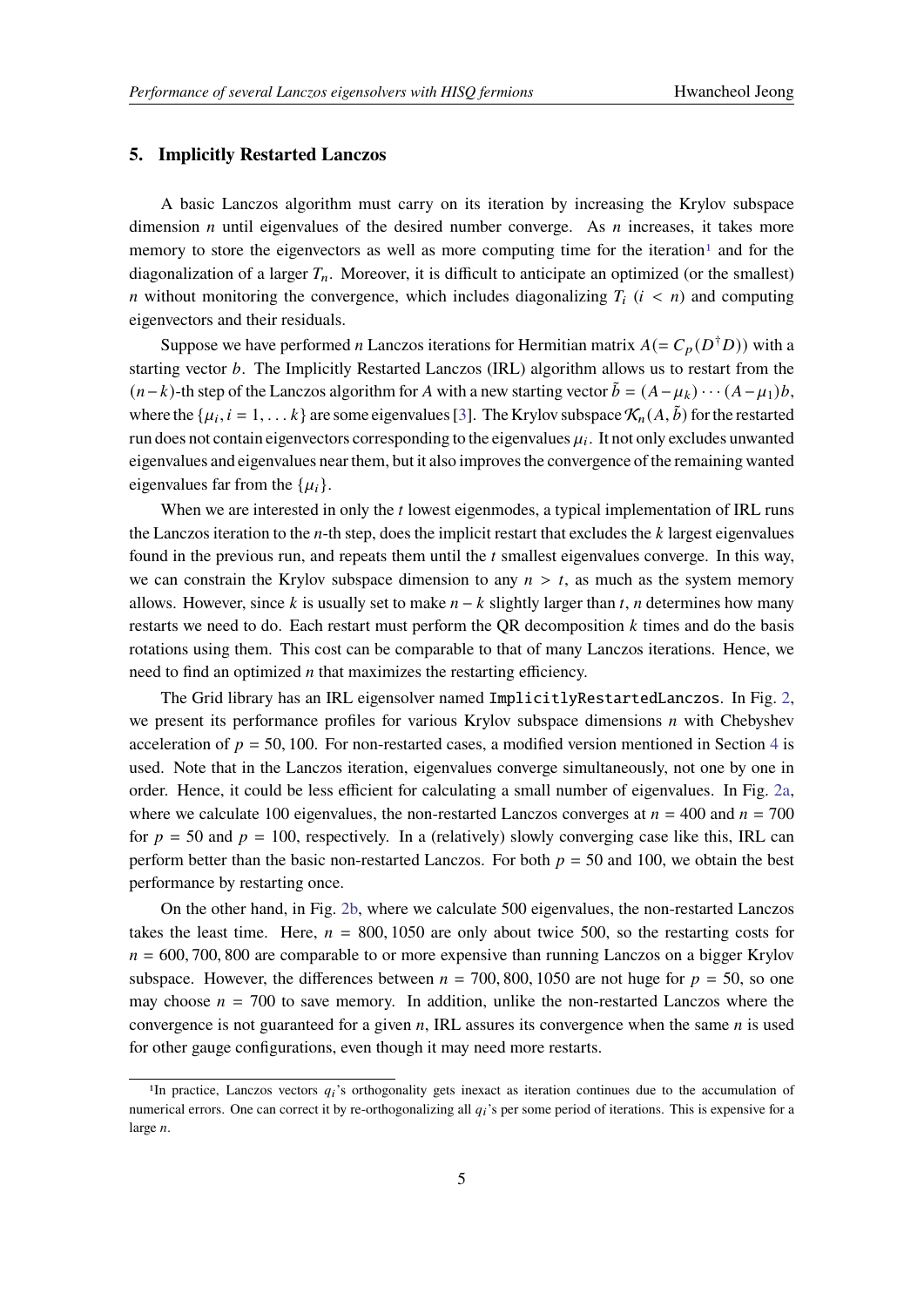<span id="page-5-1"></span>

Figure 2: Performance of the Grid IRL eigensolver for various Krylov subspace dimensions *n* with Chebyshev polynomial degrees  $p = 50, 100$ .

One last remark is that we should optimize the Chebyshev acceleration parameters together with *n*. In Fig. [2a,](#page-5-1) the non-restarted Lanczos converges faster with  $p = 100$  than  $p = 50$ , while the IRL's best performance comes with  $p = 50$ .

#### <span id="page-5-0"></span>**6. Thick-Restart Lanczos**

In this section, we investigate another restarted Lanczos algorithm called Thick-Restart Lanczos (TRL) [\[4\]](#page-8-3). Unlike IRL, which suppresses unwanted eigenvectors to improve convergence, TRL suppresses (nearly) converged wanted eigenvectors from the Krylov subspace for the restarted run.

One can rewrite Eq. [\(2\)](#page-2-4) as

$$
\Lambda_k = (Q_n V_k)^{\dagger} A Q_n V_k = W_k^{\dagger} A W_k , \qquad (5)
$$

where  $V_k$  is composed of some  $k \le n$ ) eigenvectors of  $T_n$ , and  $W_k \equiv (w_1|w_2|\cdots|w_k)$  is composed of the corresponding k eigenvector estimates (Ritz vectors) of A.  $\Lambda_k$  is a diagonal matrix of k eigenvalues of  $T_n$  that are eigenvalue estimates (Ritz values) of A. Note that  $w_i$ 's are basis vectors of the same Krylov subspace  $\mathcal{K}_n(A, b)$ . Hence, we can replace  $Q_n$  with  $W_k$ , and  $T_n$  with  $\Lambda_k$  in Eq. [\(2\)](#page-2-4).

The TRL algorithm restarts the Lanczos iteration upon  $W_k$  and  $\Lambda_k$ , but by appending the vector  $q_{n+1}$ <sup>[2](#page-5-2)</sup> One problem is that  $w_i$ 's are not orthogonal to  $q_{n+1}$ , so  $\langle Aq_{n+1}|w_i \rangle$  terms survive in the

<span id="page-5-2"></span><sup>2</sup>One cannot start the Lanczos algorithm with an eigenvector, because it generates a rank-1 Krylov subspace.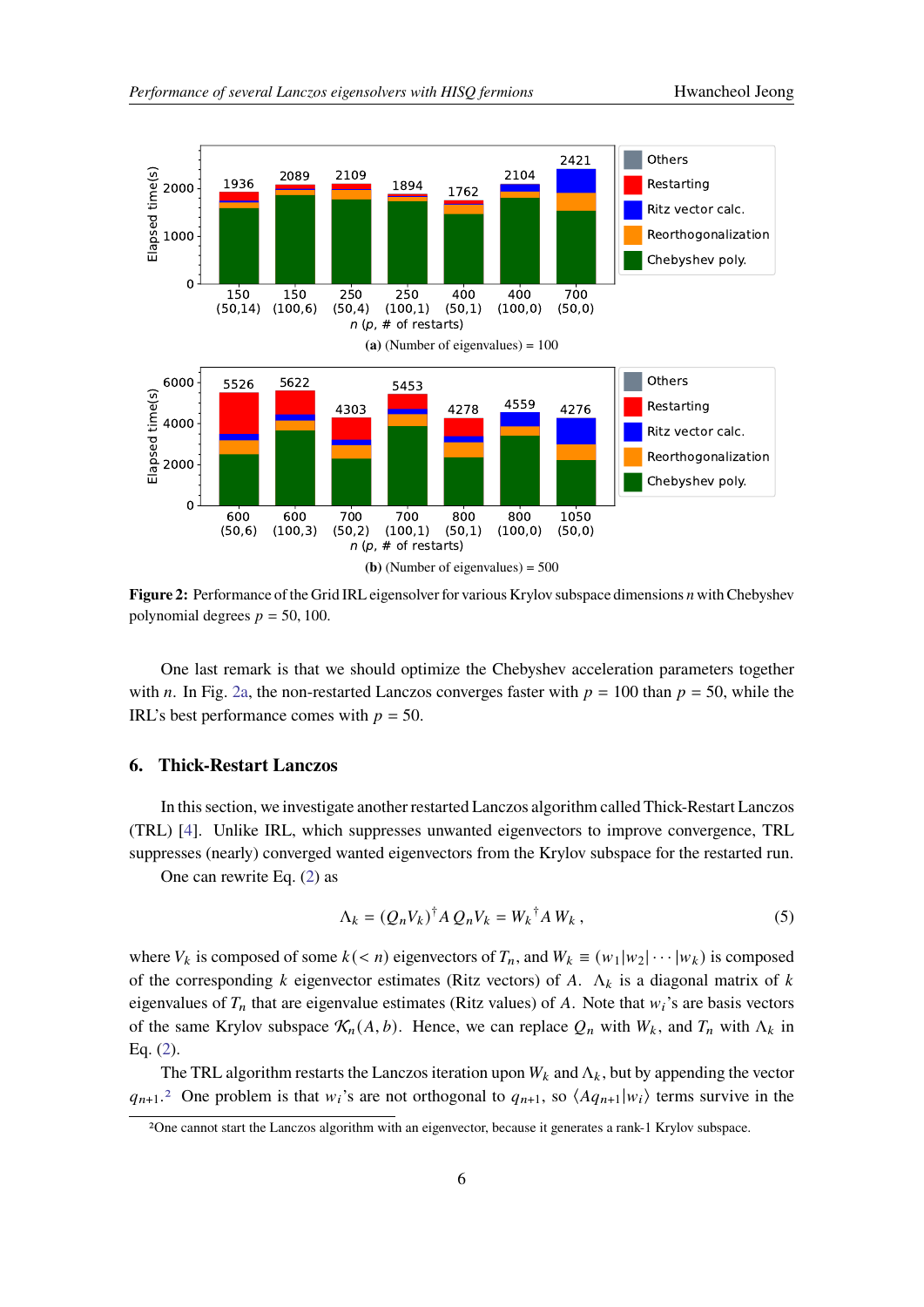<span id="page-6-0"></span>

**Figure 3:** Performance of the QUDA TRL eigensolver for various Krylov subspace dimensions *n* with Chebyshev polynomial degrees  $p = 50, 100$ .

Gram-Schmidt process generating  $q_{n+2}$ . This results in a arrow-like matrix  $T_{n+1}$ . However, thanks to the symmetry of A, the generation of  $q_{n+2+i}$  ( $i \ge 1$ ) returns to the normal three-term Lanczos recurrence. Hence, we need to deal only with diagonalizing the arrow-like matrix, which can be done in several ways including the general matrix diagonalization.

Now that  $q_{n+2}$  is orthogonal to  $w_1, \dots, w_k$ , approximate eigenvectors of A, the restarted run searches on the Krylov subspace orthogonal to them. It focuses on finding other eigenvectors rather than  $w_i$ 's, though it still slowly improves  $w_i$ 's convergences as well. With a proper choice of k, it can balance the convergence of eigenvalues efficiently.

The QUDA library has a TRL eigensolver named TRLM. This eigensolver determines  $k$  as the number of converged eigenvalues in the desired precision plus the half of the remaining eigenvalues that are still converging. It also implements the locking method, which explicitly deflates some converged eigenvectors from the restarted run. TRLM locks eigenvectors converged to the machine precision. It reduces memory usage and computing cost.

In Fig. [3,](#page-6-0) we present QUDA TRLM's performance for various Krylov subspace dimensions  $n$ with Chebyshev acceleration of  $p = 50, 100$ . In both Fig. [3a](#page-6-0) and Fig. [3b,](#page-6-0) we find TRL can perform better than the non-restarted Lanczos with optimization. One benefit of TRL, compared with IRL, is that its restarting cost can be absorbed into the Ritz vector calculation. That might be why TRL takes the least time for  $n = 600$  with six restarts in Fig. [3b.](#page-6-0)

Restarted Lanczos algorithms (both TRL and IRL) allow us to use less memory. It is especially useful for GPU systems, where memory is usually lacking. Figure [3b](#page-6-0) does not include the nonrestarted Lanczos result for  $p = 50$  because it does not converge within the given GPU memory size.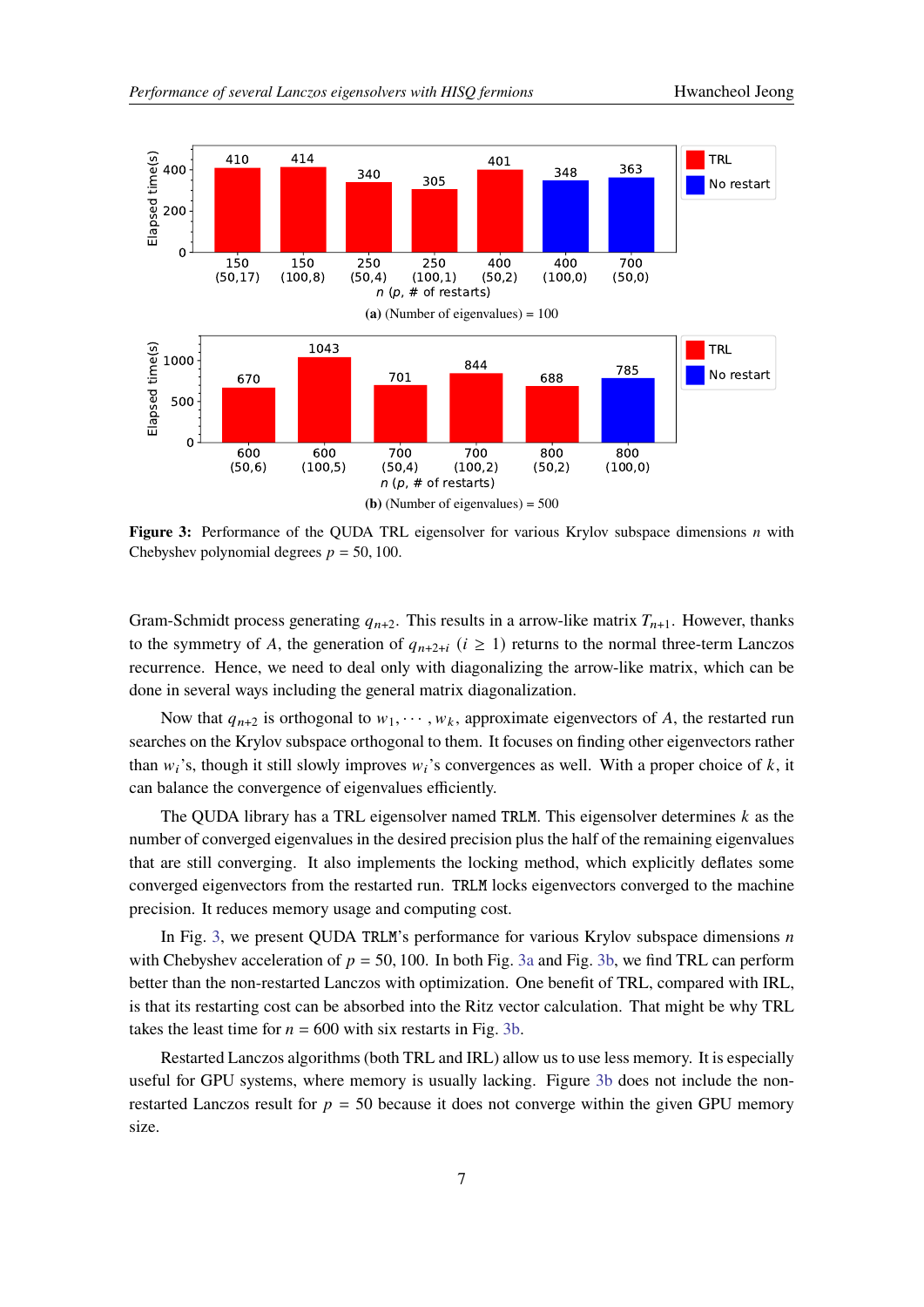<span id="page-7-3"></span>

**Figure 4:** Performance of the Grid BL eigensolver with the Split Grid method (SG), compared with unblocked basic Lanczos and BL without the Split Grid method.

# <span id="page-7-0"></span>**7. Block Lanczos with Split Grid**

The Block Lanczos (BL) algorithm runs the Lanczos iteration with multiple  $(u)$  starting vectors  ${b_1, b_2, \dots, b_u}$ , where  $b_i$ 's are orthogonal to each other [\[5\]](#page-8-4). At each j-th iteration of BL, a block version of the Lanczos recurrence Eq. [\(1\)](#page-2-2) constructs *u* basis vectors  $q_1^1, \dots, q_i^u$  of the combined Krylov subspace  $\mathcal{K}_n(A, b_1) \cup \cdots \cup \mathcal{K}_n(A, b_u)$  by orthogonalizing  $Aq_{j-1}^1, \cdots, Aq_{j-1}^u$  simultaneously. After *n* iterations, it transforms *A* into a block-tridiagonal matrix  $T_n$  of dimension ( $nu \times nu$ ).

The convergence of a BL iteration is usually slower than that of the basic Lanczos for the same subspace dimension  $\tilde{n} = nu$ , because the Krylov subspace dimension *n* per starting vector  $b_i$  is smaller than  $\tilde{n}$ . However, on a parallel computing system, BL may outperform the basic Lanczos by parallelizing the multiplications  $Aq_{j-1}^i$  for  $i = 1, \dots, u$ . The Split Grid method is one way of doing it [\[5\]](#page-8-4). It splits a communication grid such as MPI and distributes parallel jobs into the split grids, so that each job runs with a lower surface-to-volume ratio.

The Grid library has a BL eigensolver implementing the Split Grid method, named Implic- $itlyRestarded LockLanczos.<sup>3</sup>$  $itlyRestarded LockLanczos.<sup>3</sup>$  $itlyRestarded LockLanczos.<sup>3</sup>$  In Fig. [4,](#page-7-3) we compare its performance with the unblocked basic Lanczos and BL without the Split Grid method. The block size for BL is set to  $u = 8$ . In this measurement, we run 8 MPI processes connected by an intra-node network. We calculate 500 eigenvalues, for which the unblocked Lanczos converges at  $\tilde{n} = 800$ , while the BL converges at  $\tilde{n}$  = 904. Hence, without the Split-Grid method, the BL algorithm itself is slower than the basic Lanczos algorithm, as the results show.

However, the Split Grid method can enhance the BL's performance. In Fig. [4,](#page-7-3) BL's performance is improved by 12% with the Split Grid method, even on the intra-node network. Although it is still a little slower than the unblocked Lanczos, its advantage could become significant on a slow inter-node network.[4](#page-7-4)

# <span id="page-7-1"></span>**8. Conclusion**

We have discussed improved Lanczos algorithms and their optimizations. A well-tuned Chebyshev polynomial improves the Lanczos iteration's convergence significantly. All other improved

<span id="page-7-4"></span><span id="page-7-2"></span><sup>3</sup>Although it provides both non-restarted and implicitly restarted versions of BL, the latter is not pursued.

<sup>4</sup>It is under investigation. A preliminary result shows that with 8 MPI inter-nodes, BL with Split Grid gives around 200% better performance than the unblocked Lanczos.